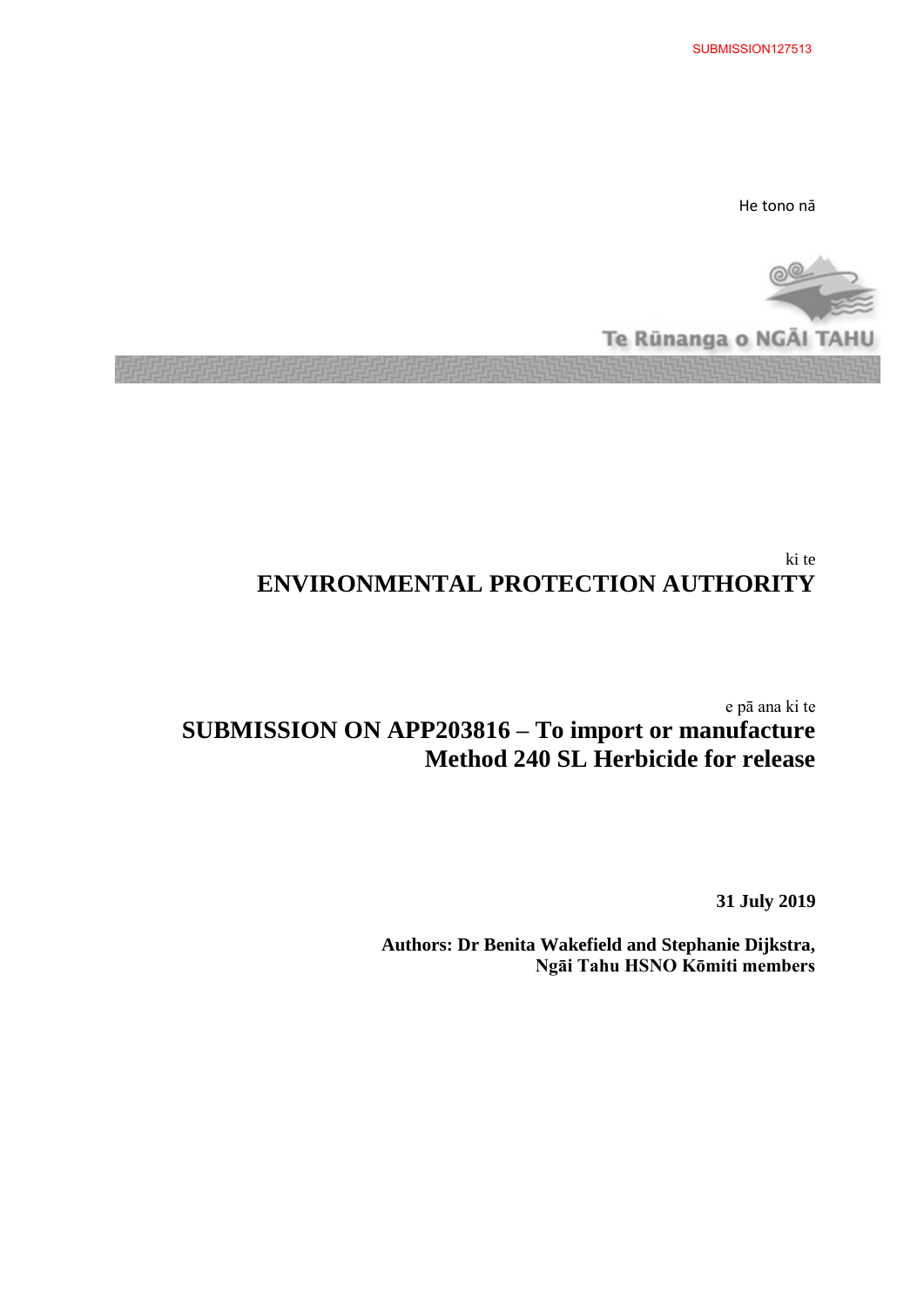# **1 Tāhuhu Korero (Introduction)**

# **Moemoea (Lament)**

| Mātakitaki au ki te takutai o te raki       |                                               |
|---------------------------------------------|-----------------------------------------------|
| ki te pōkaikura e tauawhitia mai.           |                                               |
| Ko Uenuku e tīwhanawhana ai ki runga        | Look to the north where the coast             |
| ko te Rau o Tītapu ki mua.                  | that embraces us glows a sacred red.          |
| Ka whakapiki te hā ki te taumata kōrero     | 'Tis Uenuku that arches on high               |
| kia whakapuakiakihia mai nga maunga pepeha. | and our leaders who move to the fore.         |
| Ko tōku maunga Kākāpō e tū ake rā.          | The essence of our ancestors rises up to the  |
| ko ahau te tangata e whakatika ki runga     | pinnacle of oratory                           |
| Tū te ihiihi                                | as our mountains are recalled to remind us of |
| Tū te wanawana                              | whence we came.                               |
| Tū te mauri ki waho                         | There stands the mountain of the treasured    |
| Tū te mauri ki roto.                        | Kākāpō                                        |
| Tāpuketia au kia mārama ai taku titiro      | `tis I who can stand and claim my place.      |
| Ki aku umu tangata.                         | I feel the dread                              |
| Puritia, tāwhia kia ita                     | I feel the awesome prestige                   |
| Te mana tīpuna                              | As the life force is established              |
| Te mana whenua                              | from within and without.                      |
| Te mana tangata                             | Bury me there so that I may gaze upon those   |
| Kia tūturu                                  | lands                                         |
| Āwhiti whakamaua                            | Through the strength of my people.            |
| Kia tina                                    | Hold fast and firm                            |
| Tina!                                       | To my inherited authority                     |
| Hui eee Tāiki ee!                           | To my rights to this land                     |
|                                             | To my rights as a person                      |

#### **Whakatauki** (Proverb)

*"Te Toto o te tangata, he kai; te oranga o te tangata e whenua"*

While food provides the blood in our veins, our health is drawn from the land

#### **Ngāi Tahu HSNO Kōmiti**

The Te Rūnanga o Ngāi Tahu HSNO Committee is mandated by Te Rūnanga o Ngāi Tahu. The members of the committee are appointed by Te Rūnanga based on their knowledge and expertise in the areas of hazardous substances and new organisms.

### **Ngāi Tahu Values**

All Te Runanga o Ngai Tahu activities are informed by the following values:

Whanaungatanga (family)

Respect, foster and maintain important relationships within the organisation, within the iwi and within the community.

# Manaakitanga (looking after our people)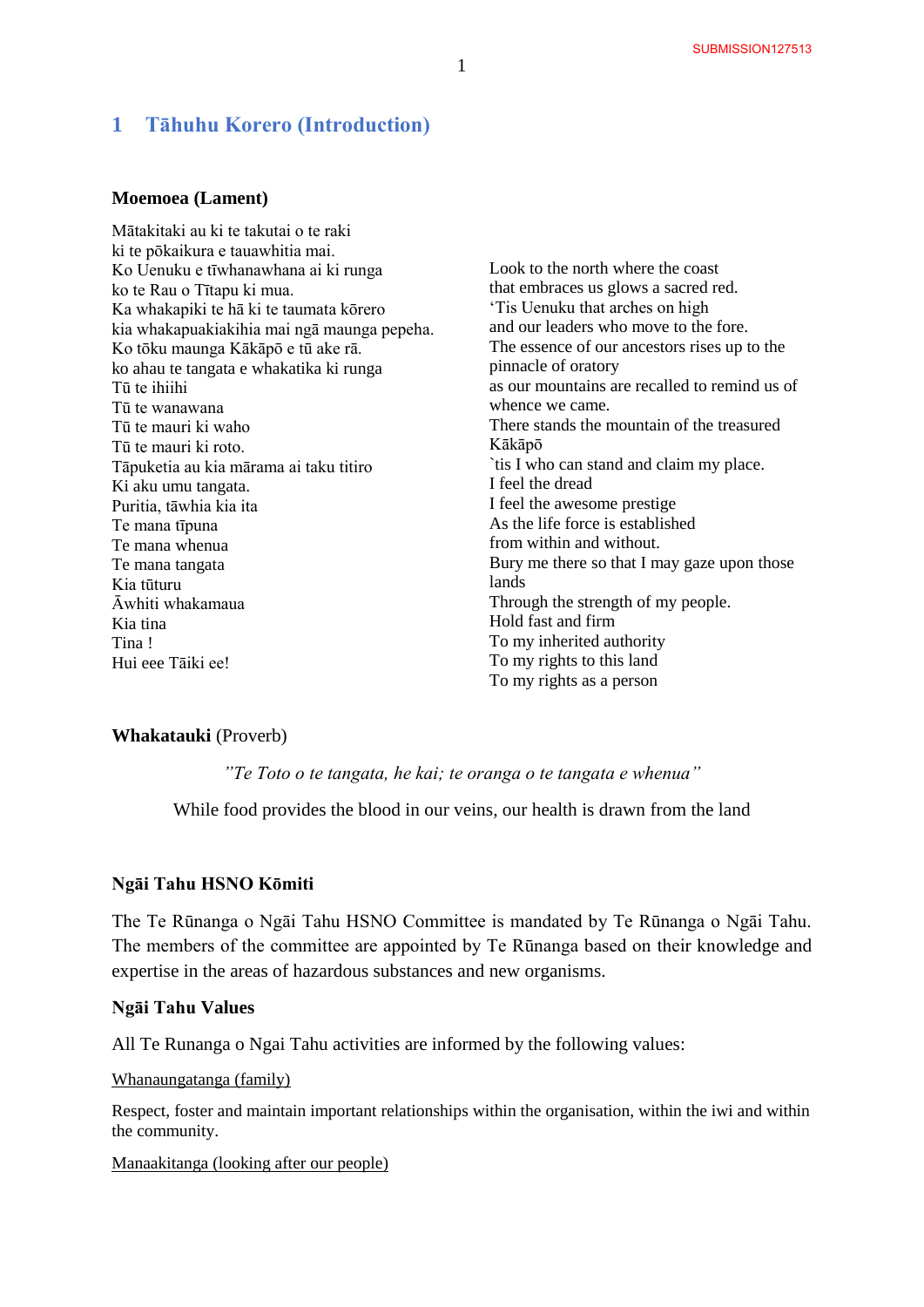Respect each other, iwi members and all others in accordance with our tikanga (customs).

Tohungatanga (expertise)

Pursue knowledge and ideas that will strengthen and grow Ngāi Tahu and our community.

## Kaitiakitanga (stewardship)

Work actively to protect the people, environment, knowledge, culture, language and resources important to Ngāi Tahu for future generations.

# Tikanga (appropriate action)

Strive to ensure that Ngāi Tahu tikanga of is actioned and acknowledged in all of our outcomes.

#### Rangatiratanga (leadership)

Strive to maintain a high degree of personal integrity and ethical behaviour in all actions and decisions we undertake.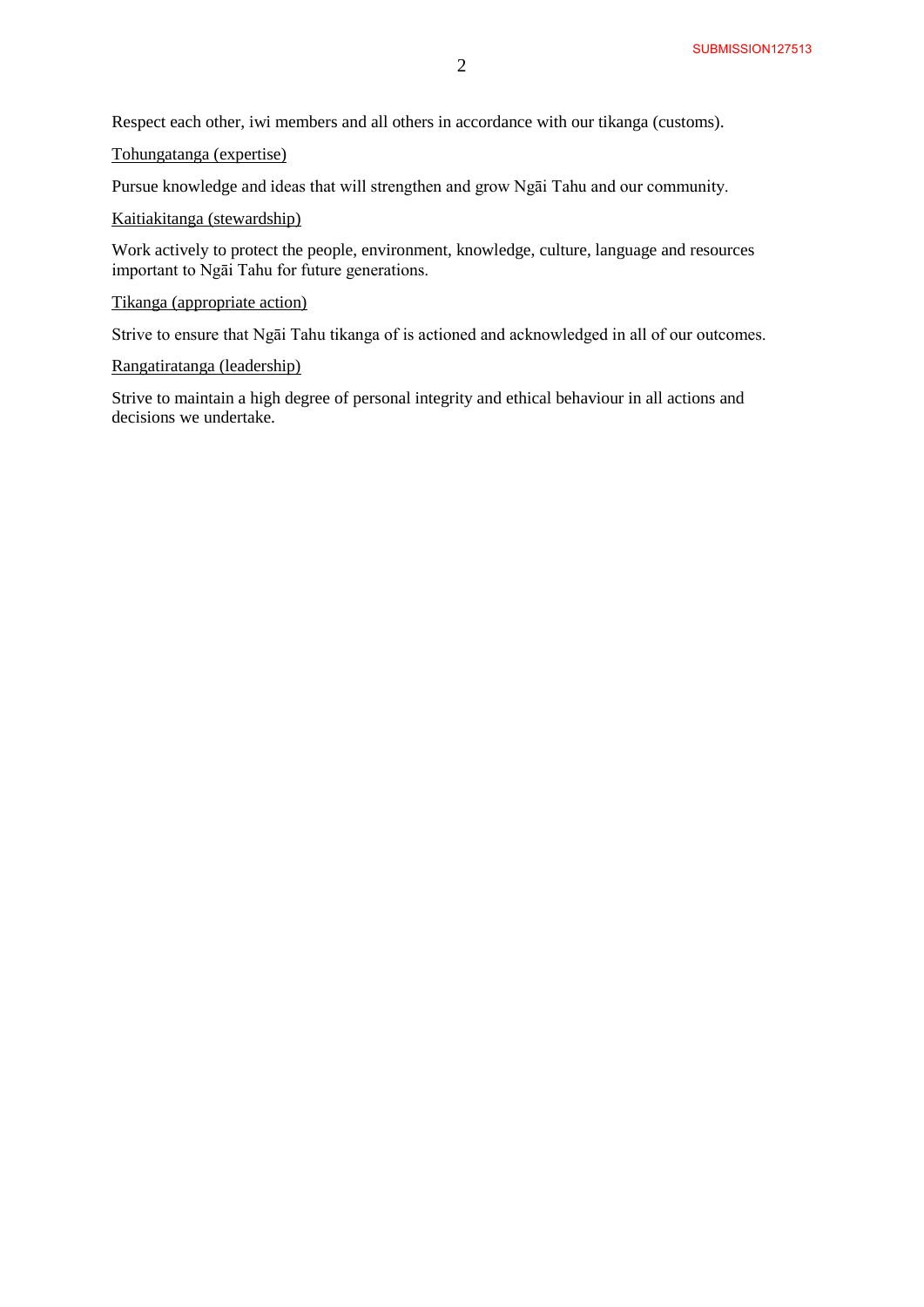# **Contents Page**

| 2. |                                                                 |
|----|-----------------------------------------------------------------|
| 3. |                                                                 |
|    | 4. Position of Te Rūnanga o Ngai Tahu on Application APP2036204 |
|    |                                                                 |
| 6. |                                                                 |
|    |                                                                 |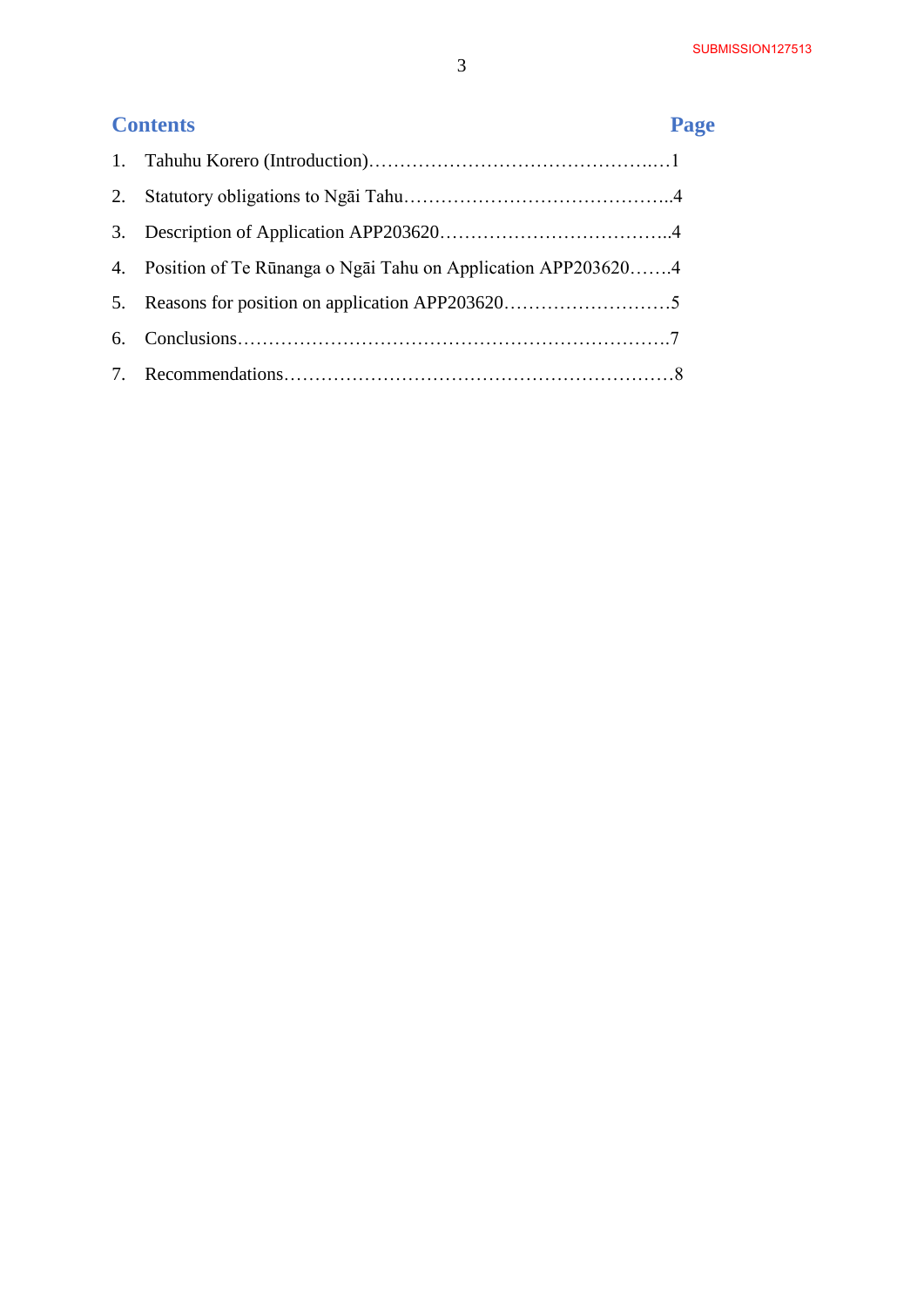# **2 Statutory obligations to Ngāi Tahu**

This response is made on behalf of Te Rūnanga o Ngāi Tahu (Te Rūnanga). Te Rūnanga is statutorily recognised as the representative tribal body of Ngāi Tahu Whānui and was established as a body corporate on 24th April 1996, under section 6 of Te Rūnanga o Ngāi Tahu Act 1996 (the Act). We note the following relevant provisions of our constitutional documents:

Section 3 of the Act: This Act binds the Crown and every person (including any body politic or corporate) whose rights are affected by any provisions of this Act.

Section 15(1) of the Act: Te Rūnanga o Ngāi Tahu shall be recognised for all purposes as the representative of Ngāi Tahu Whānui.

The Charter of Te Rūnanga o Ngāi Tahu (1993, as amended) constitutes Te Rūnanga as the kaitiaki of the tribal interest.

Te Rūnanga respectfully requests that this response is accorded the status and weight due to the tribal collective, Ngāi Tahu Whānui, currently comprising over 70,000 members registered in accordance with section 8 of the Act.

# **3 Description of Application APP203620**

Application APP203816 was submitted by Bayer Crop Science Pty Ltd to import the Herbicide Method 240 SL, containing 240 g/L aminocyclopyrachlor. This active ingredient is new to New Zealand and is used in the control of wildling conifers and other woody weeds on non-crop farmland and conservation land. Aminocyclopyrachlor has been approved for use in Australia, Canada and USA. The minimum purity of the active ingredient is listed as 88.7%. Method 240 SL Herbicide will be applied through a variety of methods depending on site location and density; including broadcast aerial application and broadcast ground application.

# **4 Position of Te Rūnanga o Ngāi Tahu on Application APP203620**

Te Rūnanga o Ngāi Tahu holds concerns over an already widespread and extensive use of toxic agrichemicals in the horticultural and agricultural sectors. The burden that they and their breakdown products place on the terrestrial and aquatic environments is unacceptable. The benefits supporting the introduction of any new agrichemicals must therefore be clearly and explicitly spelt out. At the same time, the risks must be fully documented, and measures taken to mitigate their impact.

The application provides a persuasive case for the use of Method 240 SL Herbicide to control wildling pines and other woody weeds. The reduction of biodiversity through the increasing spread of wildling conifers is of significant concern to Ngāi Tahu, particularly in sensitive habitats such as the high-country grasslands surrounding Aoraki National Park. Many of the current methods utilised to control the spread of wildling conifers are extremely ecotoxic,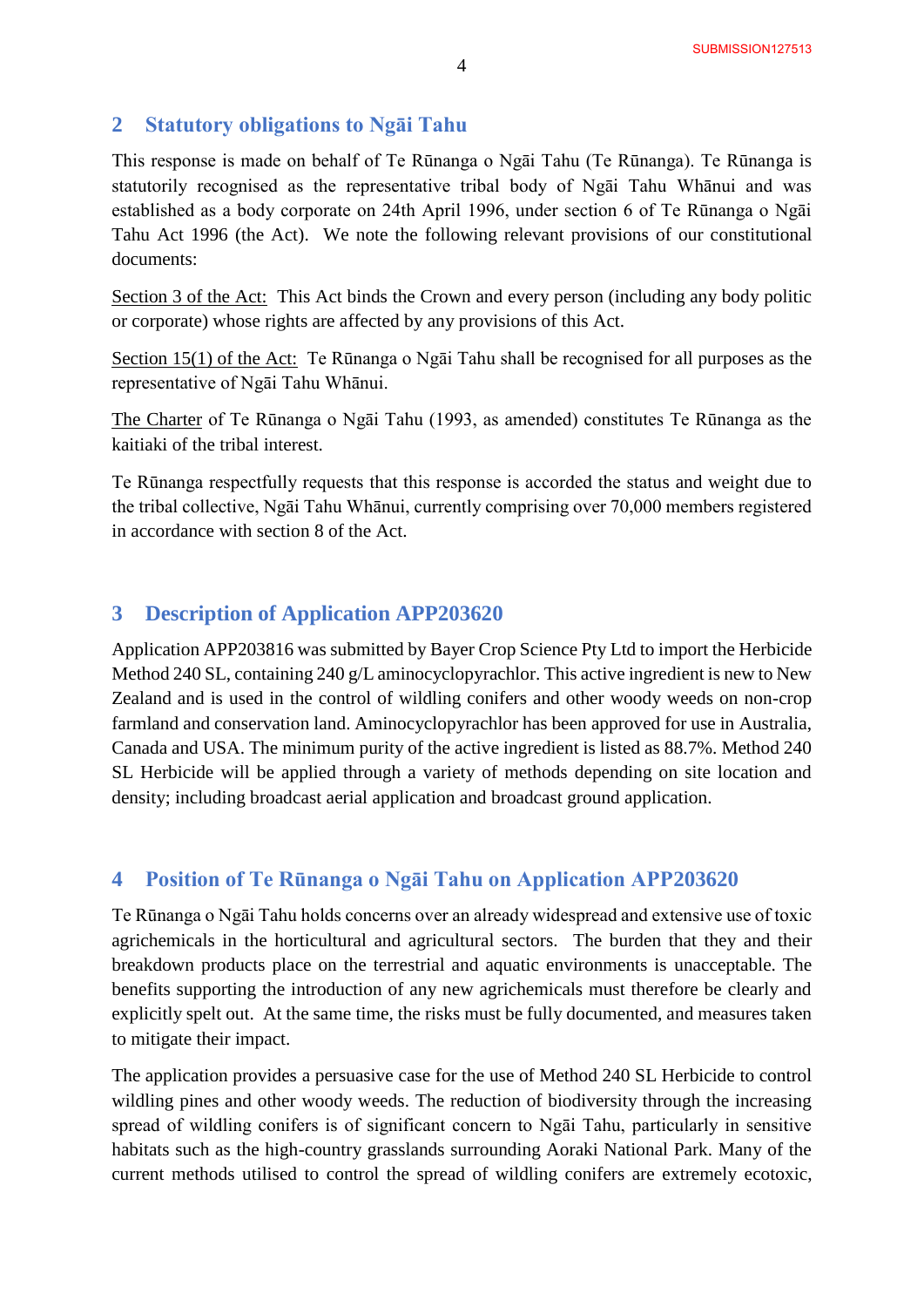triggering HSNO Classification 9.1A. Additionally, they need to be applied at a significantly higher rate than that proposed for Method 240 SL.

For these reasons, we support the introduction of the herbicide Method 240 SL. We wish to be heard in support of our application.

# **5 Reasons for position on application APP203620**

We approach this application under a Kaupapa Māori lens, that includes assessment of the effects of "the substance" on six key areas. These include Te Aō Tūroa, Ōhanga, Hauora, He Tāngata, Tikanga ā iwi, Te Tiriti o Waitangi.

## **Te Ao Tūroa (Environment)**

Te Ao Tūroa refers to the natural world, encompassing taonga species, te mana o te wai (all water bodies; ie: sea, freshwater, wetlands, estuaries), ngahere (native forest, bush), ecosystems and biodiversity. There are a significant number of fragile taonga species, and their habitats located in waterways and surrounding areas, which must be protected.

Method 240 SL has an extremely low toxicity, to aquatic organisms, bird life, soil microbes and invertebrates. This compares favourably to currently utilised products that have high aquatic, soil and terrestrial vertebrate ecotoxicity.

As the formulation is a herbicide, Method 240 SL is moderately toxic to terrestrial plants and aquatic plants. The submitter therefore states that to minimise product runoff and off-target effects, the droplet size must be greater than 350 µm and spray must not be released "at a height greater than 3m above the ground or canopy unless required for aircraft safety." We support helicopter only application where aerial spraying is deemed necessary, due to the precision that this method offers. As this product will be utilised in environmentally sensitive areas, where fixed wing aircraft may not be able to apply at less than 3m from the ground we therefore request that aerial application be restricted to helicopter application only.

# **Ōhanga (Economy)**

The Ngāi Tahu economy allows for self-determination of Papatipu Rūnanga in the realisation of their aspirations. Te Runanga o Ngai Tahu has investments in tourism and are a significant landholder in the agricultural farming and forestry industries - from the high country of the Hurunui-Kaikoura ranges, through to the mid Canterbury region and down to the Southlands and Westcoast regions. The ongoing management in the eradication of wilding conifers will require various strategies which Ngai Tahu in particular, will be seeking to utilise and support.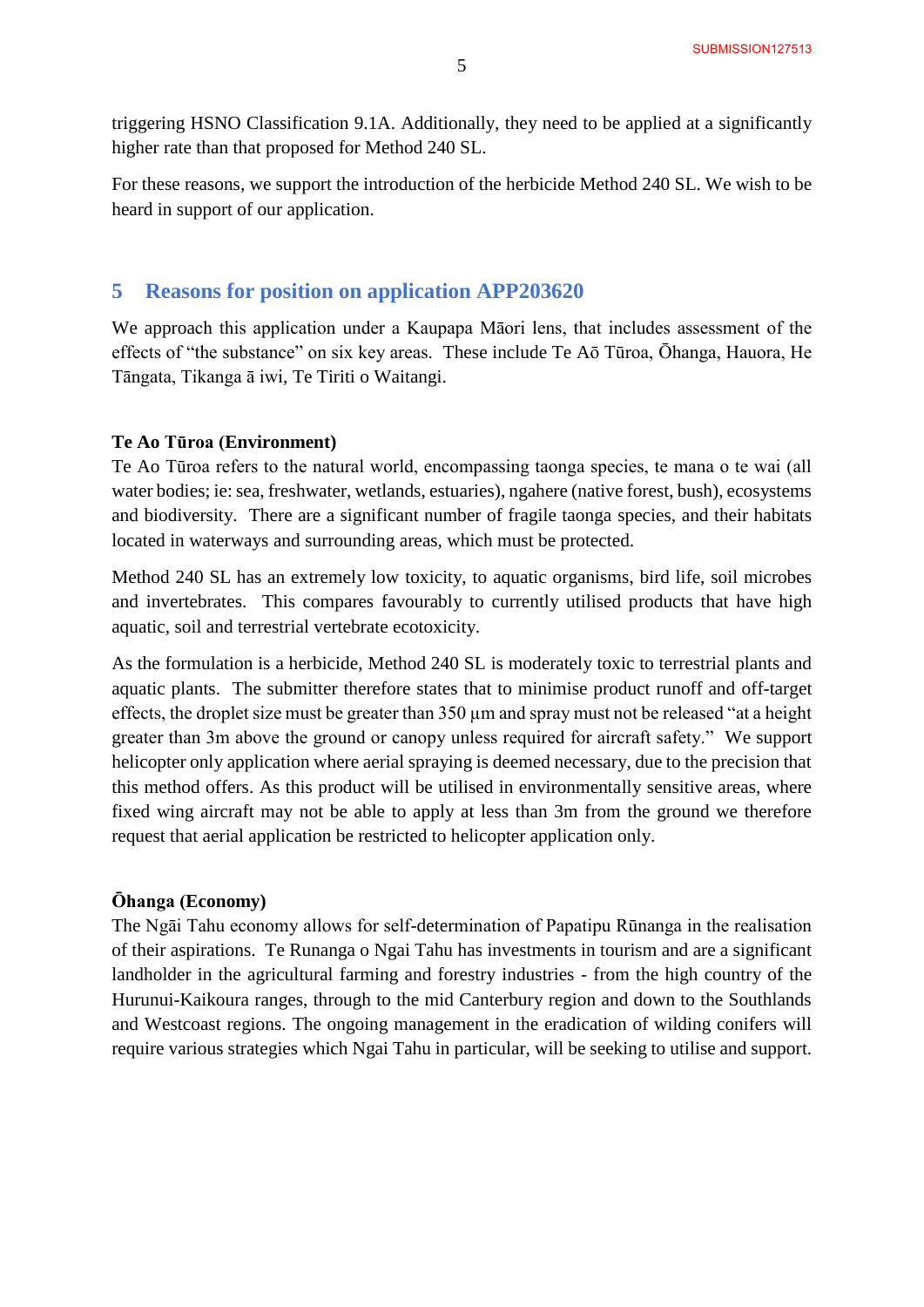#### **Hauora (Public Health)**

The health and wellbeing of Ngāi Tahu whanau is interconnected with the health of the environment, in that mahinga kai (traditional food), and rongoa (traditional medicine) sources need to be free of toxins.

The high-water solubility and half-life of >100 days does make Method 240 SL mobile and unlikely to bind to soil. While Aminocyclopyrachlor has low human and environmental toxicity, the detrimental effects on rongoa plants needs to be considered when spraying sites are selected and we request that buffer or exclusion zones are enforced near identified mahinga kai sites. Additionally, public notification is needed when spraying occurs on public land especially if near mahinga kai sites to ensure whanau are not collecting contaminated material.

Taonga – tuku – iho are prized resources passed down through the generations which Nga Papatipu Runanga in particular, continue to access and utilise for mahinga kai, medicinal purposes, for producing woven products and other uses. The invasive wilding conifers is a threat to taonga species habitats and capacity to flourish and grow and must be eradicated.

#### **He Tāngata (People and Communities)**

The broader social influences on a community which might include; recreational spaces, employment, housing, land usage, and other areas.

Land remediation through wildling conifer removal will increase the ability of whanau to utilise the whenua more fully. This includes access to and restoration of nohoanga sites, some of which suffer from wildling conifer invasion.

Nga papatipu rūnanga are responsible for the manaakitanga – support of their members in meeting their social needs in particular which is broad ranging, multi-faceted and complex. Ngai Tahu in an era of post- Treaty settlement will be seeking to maximise on the opportunities to fulfil their obligations, aspirations and vision. Method 240 SL will have a positive influence on the ability of Nga papatipu rūnanga to clear their land of the invasive wilding conifer and to enable development of papakainga into kaumatua housing and other dwellings.

#### **Kaitiakitanga (Guardianship)**

Kāitiakitanga is about our responsibility as Te Rūnanga o Ngāi Tahu, both tribally and in our communities, to assess the cultural acceptability of a proposed activity. We are a part of the landscape and therefore have a responsibility to ensure its sustenance for this generation and for those to come.

The relationship between kaitiaki and taonga can be layered and complex. Different kaitiaki have different degrees of responsibility for taonga such as the kaitiaki of plants and mātauranga associated with them. The kaitiaki relationship can relate to the sustainability of the taonga itself, or it its components within the taonga that make it up, or to species, biota and environment surrounding the taonga.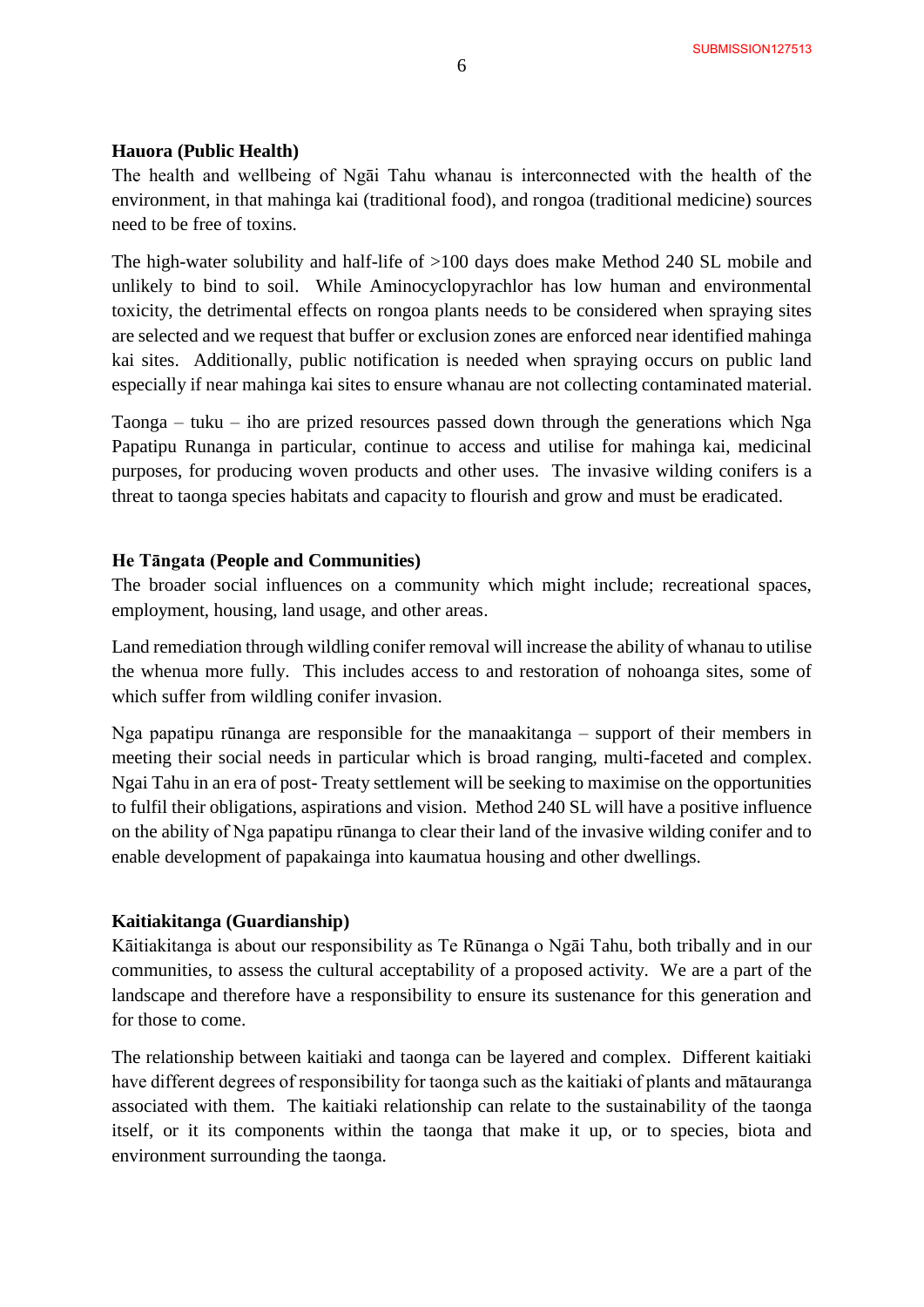Any potential threat to the survival of taonga species, habitats and environments will require several strategies to ensure their ongoing protection and sustainability. We view Method 240 SL herbicide as one such potential strategy.

Bayer Crop sciences has provided a high-quality level of information within their application which has ensured we as the kaitiaki are able to be informed in order to understand both the benefits and potential risks involved in the application.

# **Te Tiriti o Waitangi (Treaty Principles)**

The Crown has an obligation to honour the Waitangi Treaty principles of Partnership, Participation and Protection.

The Ngai Tahu Settlement Act explicitly lists flora and fauna that are considered taonga to the iwi. This is not an intended to be an exhaustive list, as any organism sourced within Ngai Tahu takiwā may be considered taonga, and at a minimum require some level of consultation.

Consultation with Treaty partner TRONT/ nga papatipu rūnanga, in relation to their taonga and the proposed application, requires contact in the earliest stages of the application process through to its submission and, if approved, mutual agreement on conditions and ongoing monitoring mechanisms to ensure beneficial outcomes are achieved.

We acknowledge the efforts Bayer Crop Services have taken to consult with both the Ngai Tahu HSNO Komiti and other mana whenua through the Te Herenga network.

Bayer Crop Services have not been able to articulate very well how they were able to address the concerns raised by mana whenua which is reflected in the lack of detail, analysis and rigor provided in the application.

By not addressing these concerns in their application, we feel that Bayer Crop Sciences has misunderstood our position and approval of this application is conditional and ensures that;

- 1) there is restriction to helicopter aerial application,
- 2) there is public notification of spraying activities, and,
- 3) the exclusion/ buffer zones are clearly identified to protect mahinga kai sites, habitats and surrounding environments.

# **6 Conclusions**

The applicant provides a persuasive case for the use of Method 240 SL to control wildling conifers in New Zealand. We are pleased that this formulation has the potential to replace older more toxic methods, reducing the chemical burden on the environment. We have stated our preference for helicopter aerial spraying in previous applications and feel that given the terrain Method 240 SL will be used across, this restriction is necessary. While we understand that Method 240 SL has a low direct risk to human health, we ask that the public be notified when spraying operations occur on public land to prevent the harvesting of contaminated plant